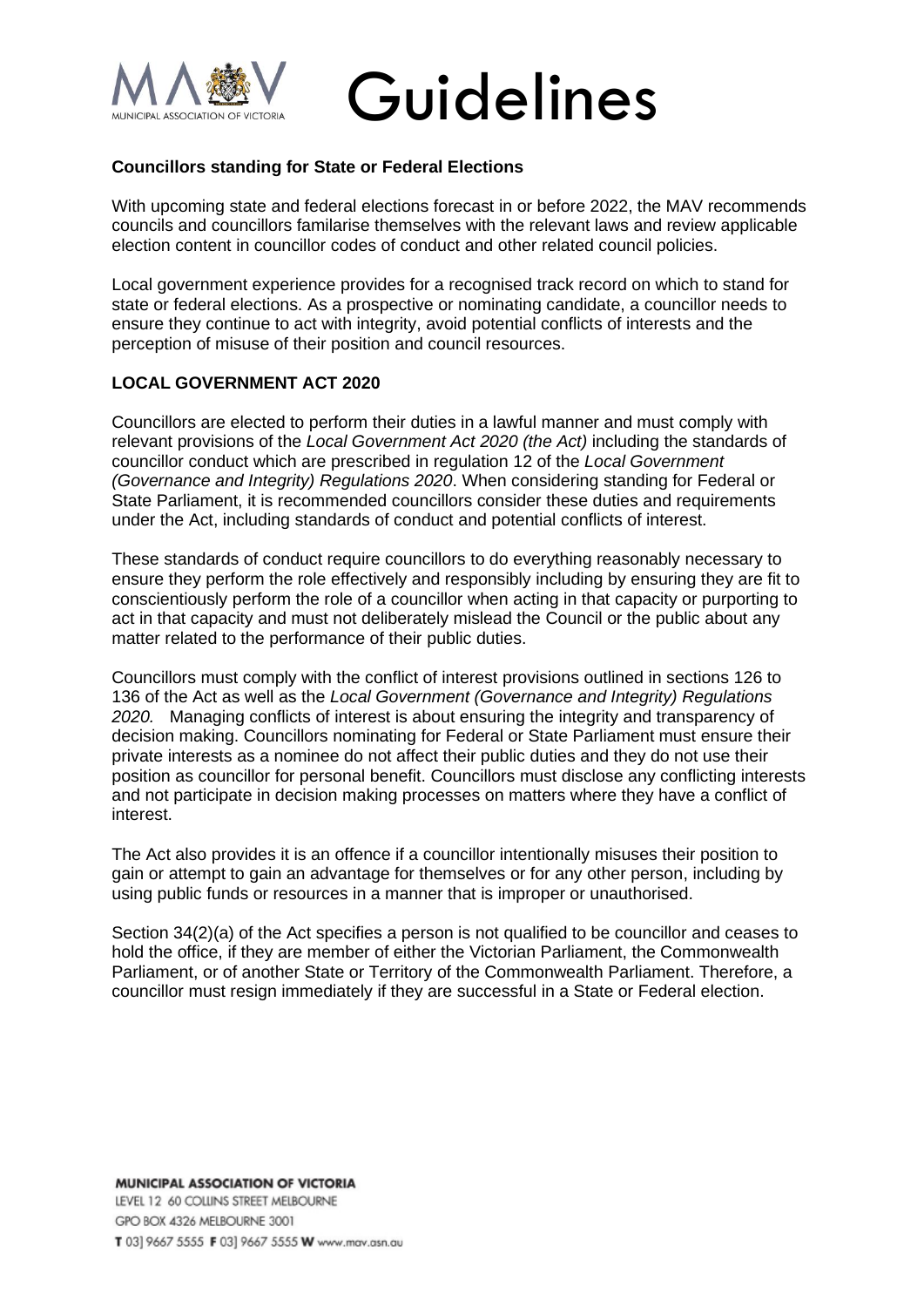



# **COMMONWEALTH AND STATE CONSTITUTIONAL LAW**

A councillor considering standing for federal or state elections should familiarise themselves with relevant constitutional laws - the *Commonwealth of Australia Constitution Act* (the Australian Constitution), for Federal elections, and the *Constitution Act 1975* (the Victorian Constitution), for Victorian elections.

If a councillor intends to nominate for election to Federal or State Parliament, the MAV recommends they seek independent legal advice in regards to the various issues associated with running as a candidate whilst still a councillor.

### **Federal Parliament eligibility**

Under section 44(iv) of the Australian Constitution, a person who holds any office of profit under the Crown, or any pension payable during the pleasure of the Crown out of any of the revenues of the Commonwealth shall be disqualified from nominating as a candidate or sitting in Parliament.

It is not considered that the position of councillor will fall within the category of holding 'any office of profit under the Crown' under s44(iv) of the Constitution. In 2018 the High Court unanimously held that a Tasmanian councillor and mayor was not incapable of being chosen or of sitting as a Senator of Federal Parliament by reason of section 44(iv).

In addition, section 327(3) of *The Commonwealth Electoral Act 1918* provides any State legislation that discriminates against a councillor on the ground that the councillor has been, or is to be, nominated or declared as a candidate for the House of Representatives or the Senate has no effect. This section reflects the intention of the Federal Parliament, as outlined in the Minister's second reading speech for the *Commonwealth Electoral Amendment (Members of Local Government Bodies) Act 2003* as being 'to ensure that eligible members of a local government body do not suffer any penalty arising from their decision to stand as a candidate for election to either the Senate or the House of Representatives'.

#### **State Parliament eligibility**

Under section 49 of the Victorian Constitution, a person who holds any office or place of profit under the Crown (whether in right of Victoria or any other capacity), or is in any manner employed in the public service of Victoria or of the Commonwealth for salary wages fees or emolument may stand for election to the Victorian Parliament provided they resign from that position if elected to the Parliament. Otherwise, the person's election may be null and void. Accordingly, once a councillor is elected to Victorian Parliament they must resign from council.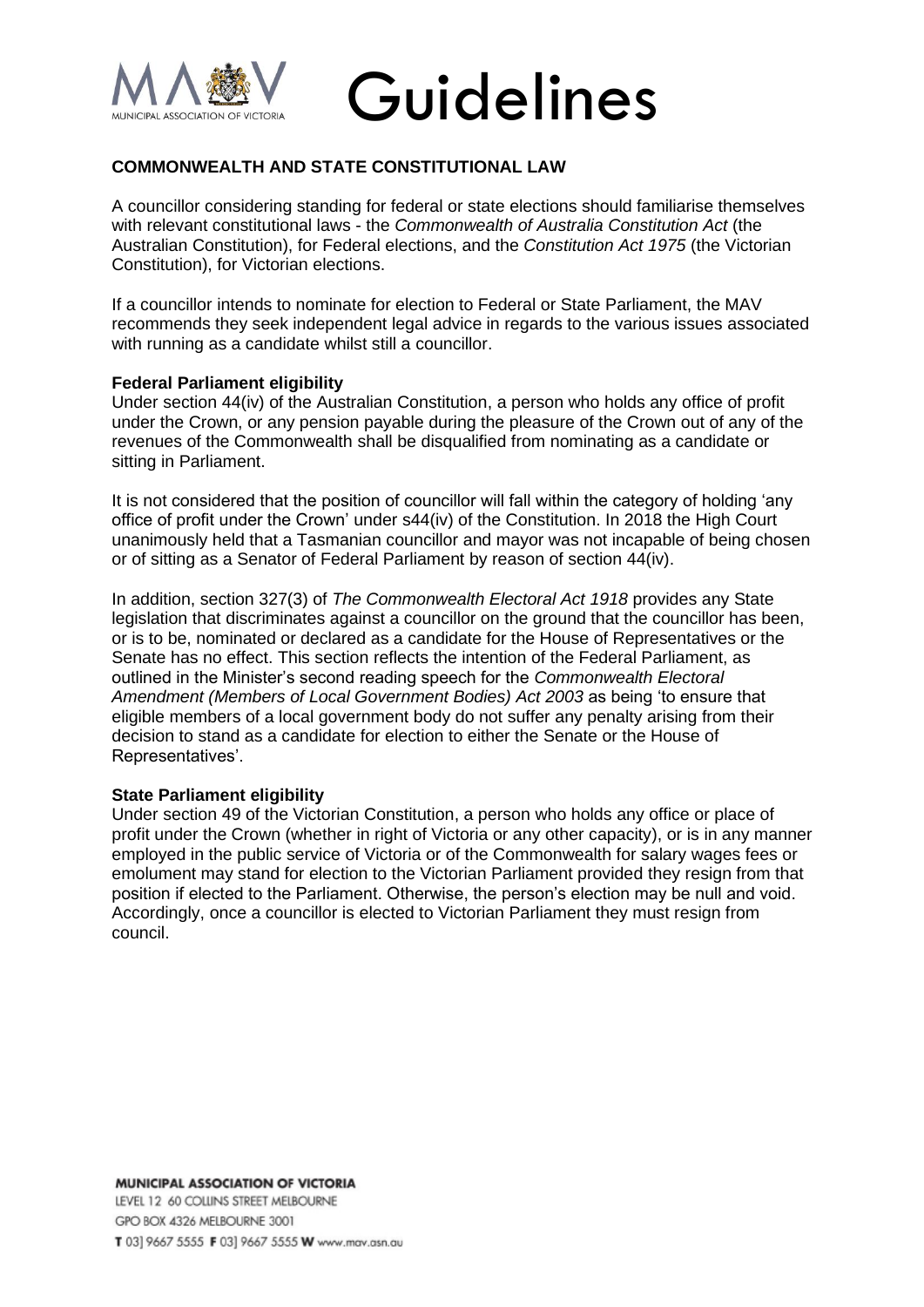

Guidelines

# **MAV GUIDELINES**

The MAV recommends councils, at a minimum, adopt the following Guidelines as part of their Councillor Code of Conduct developed under section 139 of the Act or to supplement that Code.

- 1. A councillor who becomes an endorsed candidate of a registered political party or publicly expresses an intention to run as an independent candidate for a state or federal election (a Prospective Candidate), should provide written advice to the CEO, as soon as practicable, who should then provide written advice to all councillors.
- 2. A councillor who is a Prospective Candidate, should declare their intended candidacy at a meeting of the council as soon as practicable after notifying the CEO pursuant to Guideline 1.
- 3. A councillor who nominates as a candidate for a State or Federal election (a Nominated Candidate), should apply for leave of absence from the council and this leave of absence should commence no later than the date of their nomination as a candidate with the relevant electoral commission for the election (Nomination Date) and conclude no earlier than the close of voting for the election. During this period, a councillor who is on a leave of absence should not attend meetings of the council or otherwise act as a councillor.
- 4. Any councillor / staff relationship protocol which the council has in place in respect of the election period prior to a council election, should be observed by a Nominated Candidate and this should apply from their Nomination Date until the close of voting for the election.
- 5. A council, upon receiving an application for a leave of absence from a councillor who is a Nominated Candidate or who intends to become a Nominated Candidate, should consider this as a reasonable request and approve that application.
- 6. A councillor who is a Prospective Candidate or a Nominated Candidate should take care to declare conflicts of interest that may pertain to their conflicting role as a candidate.
- 7. A councillor who is a Prospective Candidate or a Nominated Candidate, should take care to differentiate between their role as a state or federal election candidate and role as a councillor when making public comment.
- 8. A councillor who is a Prospective Candidate or a Nominated Candidate, should not use council resources, including council staff, equipment and facilities in relation to their candidacy.
- 9. A councillor who is a Prospective Candidate or a Nominated Candidate, should not use council activities, including council meetings, events, network meetings and council-related external activities in relation to their candidacy.
- 10. A councillor must resign immediately if they are successful in a state or federal election.

#### MUNICIPAL ASSOCIATION OF VICTORIA